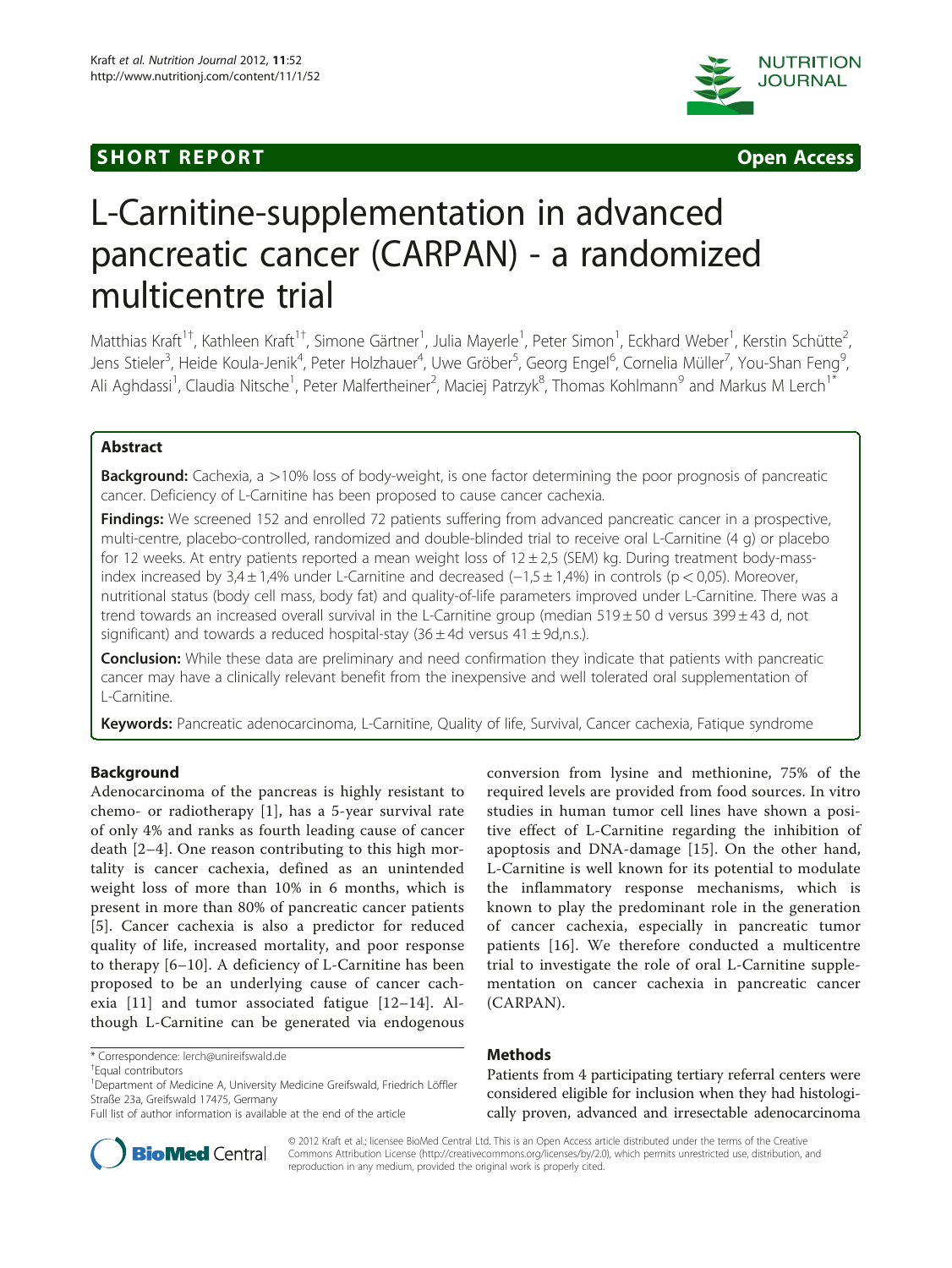of the pancreas (UICC Stage IV), had a Karnofsky performance status of >60 and declared their written informed consent to participate. The CARPAN protocol was approved by the ethics committee of Greifswald University (Reg.Nr.IIIUV73/05) and registered at clinicaltrials.gov (NCT01330823) and under ISRCTN83465351. Patients were recruited regardless of concomitant or scheduled chemotherapy. Exclusion criteria were liver failure, a second malignancy, treatment with omega-3 fatty acids and the presence of a mental disorder precluding informed consent. From May 2006 until October 2009 a total of 152 patients were screened and 72 enrolled in the study (Figure 1). Reasons for nonenrollment were mostly due to poor performance status or withheld consent. Patients were randomized (sequential series of 4 per block, sealed envelopes, computer generated randomization code) to receive either an oral liquid formulation of L-Carnitine (4 g/d, obtained from Lonza, Basel, CH) or identically formulated placebo with follow up visits at 6 and 12 weeks after entry. Compliance was tested by determining serum L-Carnitine levels by Tandem-Mass-Spectrometry (normal range between 40–60 μmol/l) (ABI 2000, Perkin-Elmer, Turku, SF) [[17](#page-5-0)]. L-Carnitine deficiency is generally believed to occur below 30 μmol/l, albeit data on functional relevance are controversially discussed [[18](#page-5-0)]. At every study visit adverse events and body mass index (BMI) were recorded and bioelectrical impedance analysis (BIA-Nutrigard-M, Darmstadt, Germany) was used to determine body composition [\[19](#page-5-0)]. For evaluation of quality of life we used the EORTC-QLQ-C30 questionnaire with a pancreatic cancer specific module PAN26 [[20](#page-5-0)] and for fatigue the Brief Fatigue Inventory (BFI) questionnaire [[21](#page-5-0)]. Survival time in days was calculated from time of diagnosis to death. Sample size calculation was based on previous studies investigating the effect of L-Carnitine on inflammatory markers [\[22](#page-5-0)], with TNFα level differences as primary endpoint, and resulted in a recruitment goal of 90 patients (45 per treatment arm) for a statistical power of 90% with an error probability of  $\langle 5\%$ . After a prescheduled interim analysis for sample size recalculation of 72 blinded datasets showed a wide variation of the standard errors for inflammatory markers a recruitment of 554 patients (277 per group) would have been necessary. Since this goal was unattainable the study was closed after enrolment of 72 patients and the data were unblinded for statistical analysis.

Data are presented as means ± SEM and 95% confidence intervals where appropriate. Statistical analysis for intention-to-treat and per-protocol analysis was done

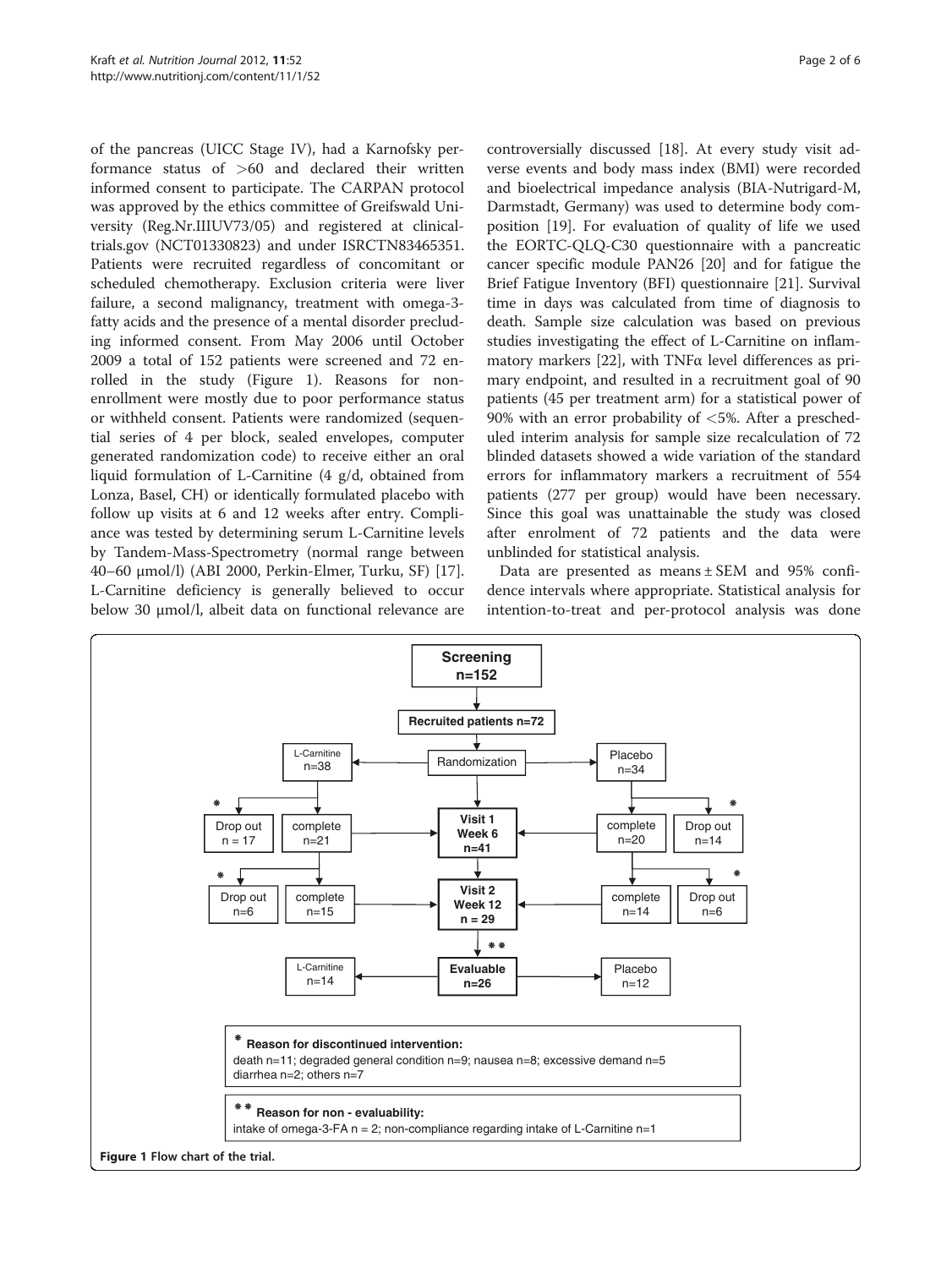by Student'st test and Pearson's chi-square test for parametric and Mann–Whitney-U-Test for nonparametric analysis. Quality of life data were analyzed using ANOVA. Results were considered significant when  $p$  was  $\lt 0.05$ .

## Results

Patient characteristics are given in Table 1 and showed no statistical difference between both groups at enrolment.

At entry 88% of patients in the placebo and 92% of patients in the L-Carnitine group received chemotherapy. There was no statistically significant difference between both groups ( $p < 0.05$ ). 90% of the patients reported a weight loss of >10% during the previous 6 month. This observation is in line with previous reports on cancer cachexia [\[5](#page-4-0)]. 26 patients completed the entire follow up period and premature drop-out was due to death  $(n = 11)$ , deteriorating health  $(n = 9)$ , nausea  $(n = 8)$ , excessive demand  $(n = 5)$ , diarrhea  $(n = 2)$  or miscellaneous symptoms  $(n = 7)$ . Drop out rates and reasons were not different between both treatment arms. Oral supplementation of L-Carnitine substantially increased L-Carnitine

serum plasma levels up to 60% of the basic value at week 6 ( $p < 0,009$ ) in the L-Carnitine group (Figure [2](#page-3-0)), while a constant decline of L-Carnitine plasma levels was evident during the observation period in the placebo group. This might be related to tumor effects and / or due to concomitant chemotherapy. L-Carnitine supplementation was well tolerated. Side effects did not differ significantly in comparison with placebo group (predominantly nausea, vomiting, and diarrhoea) and, whenever they occurred, may have been caused by concomitant chemotherapy.

Patients on L-Carnitine treatment gained weight (BMI increase of  $3.4\% \pm 1.35$ )whereas patients on placebo did not (BMI reduction of  $1.5\% \pm 1.4$ , p < 0.018). After 12 weeks of therapy the difference amounted to  $4.9\% \pm 1.9$  (Figure [3](#page-3-0)) between groups. BIA revealed that this improvement was due to increases in body cell mass (BCM,  $p < 0.013$ ) and body fat (BF,  $p < 0.041$ ). CRP, albumin, leukocyte count and CA19-9 remained unaffected (data not shown). Regarding quality of life (EORTC-QLQ-C30/PAN26) the only significant changes were improvement in cognitive function (at enrolment  $81,0 \pm 21,5$ 

Table 1 Characteristics of the study population ( $n = 72$ ) at baseline visit of the study (mean  $\pm$  SEM)

| Parameter                               |                      | L-Carnitine $(n = 38)$ | Placebo $(n = 34)$  |
|-----------------------------------------|----------------------|------------------------|---------------------|
| gender                                  | male                 | 20 (52.6%)             | 23 (67.6%)          |
|                                         | female               | 18 (47.4%)             | 11 (32.4%)          |
| mean age                                |                      | $64.4 \pm 1.67$        | $64.4 \pm 1.65$     |
| Karnofsky performance status            |                      | $76.8 \pm 1.87$        | $80.0 \pm 2.16$     |
| <b>Nutritional Status</b>               |                      |                        |                     |
| normal BMI (kg/m <sup>2</sup> )         |                      | $28.0 \pm 1.01$        | $30.1 \pm 0.84$     |
| baseline visit BMI (kg/m <sup>2</sup> ) |                      | $24.7 \pm 0.65$        | $24.9 \pm 0.89$     |
| Phase angle (°)                         |                      | $4.4 \pm 0.16$         | $4.4 \pm 0.17$      |
| Weight loss*                            | present              | 34 (89.5%)             | 31 (91.2%)          |
|                                         | absent               | 4 (10.5%)              | 3(8.8%)             |
| meanweight loss (kg)*                   |                      | $11.4 \pm 1.28$        | $12.3 \pm 1.56$     |
| Nutritional support                     | none                 | 20 (52.6%)             | 21 (61.8%)          |
|                                         | oral                 | 14 (36.8%)             | 9(26.5%)            |
|                                         | Parenteral nutrition | 4 (10.5%)              | 4 (11.7%)           |
| ECM/BCM index **                        |                      | $1.5 \pm 0.11$         | $1.4 \pm 0$         |
| Cell percentage (%)                     |                      | $41.8 \pm 1.22$        | $42.70 \pm 1.21$    |
| chemotherapy (n) 35 (92%) 30 (88%)      |                      |                        |                     |
| Laboratory values                       |                      |                        |                     |
| L-Carnitine level (µmol/l)              |                      | $25.3 \pm 2.29$        | 24. $8 \pm 2.11$    |
| Albumine (g/l)                          |                      | $33.8 \pm 1.09$        | $33.7 \pm 1.20$     |
| $CRP$ (mg/l)                            |                      | $31.3 \pm 6.55$        | $45.5 \pm 10.39$    |
| Leucocytes (Gpt/l)                      |                      | $8.3 \pm 0.83$         | $6.9 \pm 0.46$      |
| CA 19-9 (U/ml)                          |                      | $14,095 \pm 32,572$    | $18,345 \pm 35,950$ |

No statistically significant differences were observed between L-Carnitine and placebo group.

\*weight loss during the last 6 month.

\*\*ECM/BCM-Index, Extra-Cellular-Mass/Body-Cell-Mass-Index.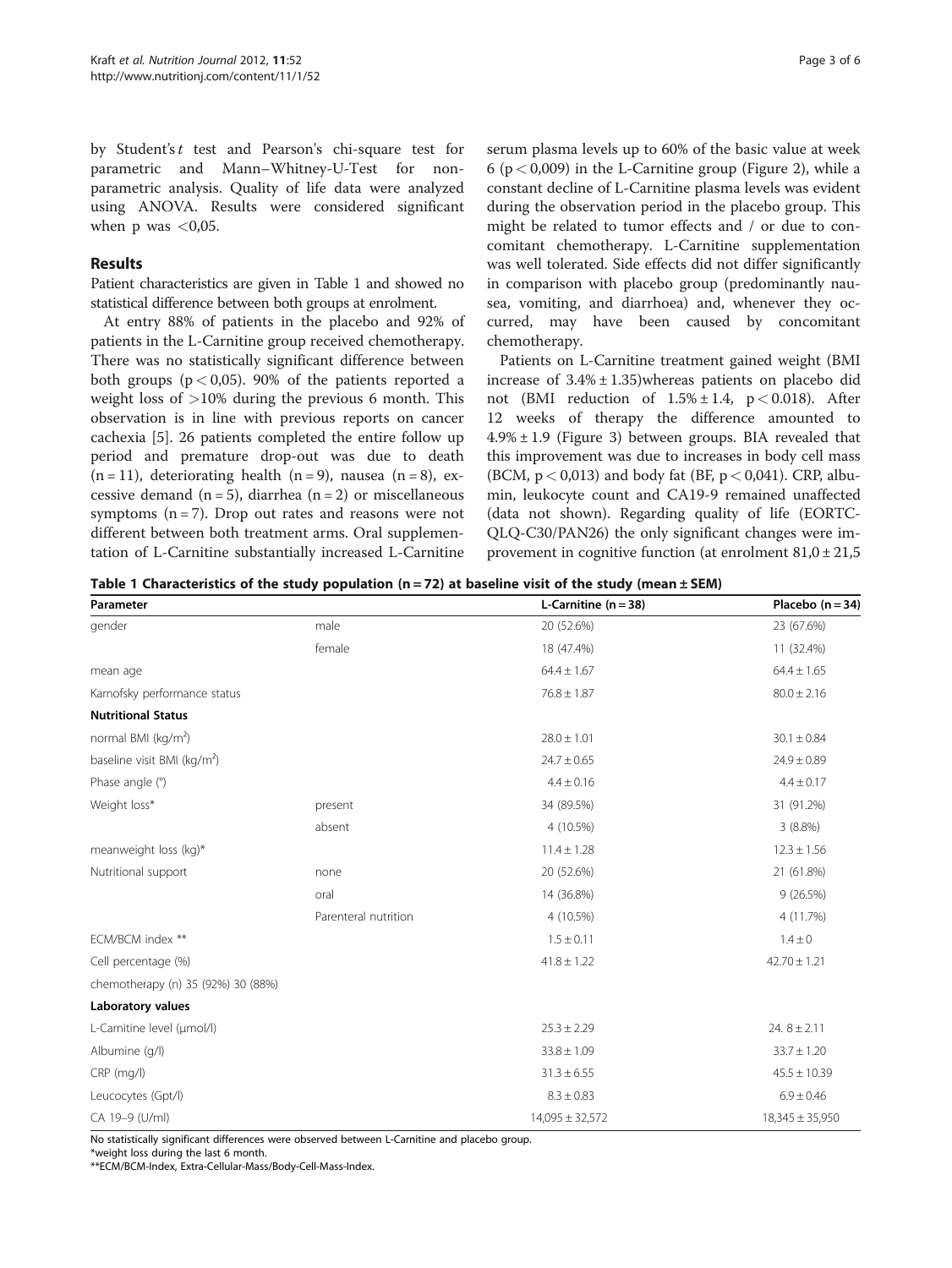<span id="page-3-0"></span>

in L-Carnitine group,  $86.1 \pm 17.2$  in placebo group; after 6 -weeks L- Carnitine group 0,30 versus −0,13 in the placebo group,  $p < 0.034$ ), improvement of global health status (at enrolment  $53.6 \pm 19.5$  in L-Carnitine group,  $65,3 \pm 17,7$  in placebo group; after 12 weeks L- Carnitine group 0,76 versus  $-0.32$  in the placebo group,  $p < 0.041$ ) and reduction in gastrointestinal symptoms (at enrolment  $29,8 \pm 32,1$  in L-Carnitine group,  $19,4 \pm 24,5$ ; in the placebo group; after 12 weeks L-Carnitine group −0,35 versus 0,78 in the placebo group;  $p < 0.033$ ). Differences in

fatigue (moderate/severe, >4 on BFI), present in 28,6% of L-Carnitine patients versus 41,7% in the placebo group,were not statistically significant, nor was the survival benefit (Figure 2, median 519 ± 50d versus  $399 \pm 43$ d with placebo), and the reduction in length of hospital stay  $(36 \pm 4d$  versus  $41 \pm 9d$  with placebo).

## Conclusion

Cancer cachexia and malnutrition are associated with an increased risk of surgical complications and higher



Figure 3 Relevant nutritional parameters and survival. Relevant nutritional parameters (means ± SEM) and survival in days in the L-Carnitine treatment arm (black lines) and placebogroup (gray lines). Survival is given in days after diagnosis as Kaplan-Meier curve and body mass index (BMI), body fat, and body cell mass (BCM) aregiven as percent changes under respective treatment over 12 weeks. Asterisks indicate statistically significant differences (p < 0.05).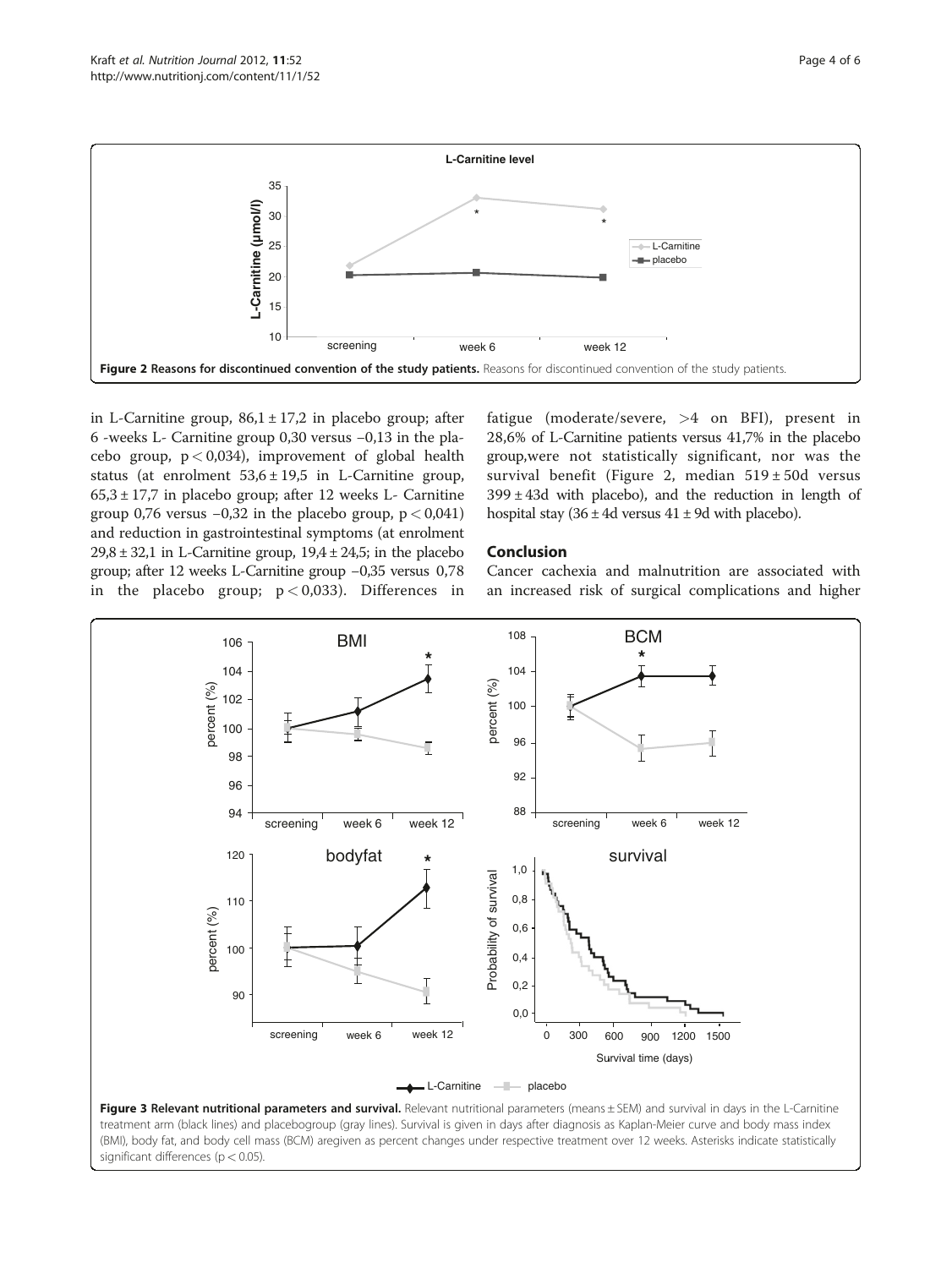<span id="page-4-0"></span>toxicity levels of chemotherapy. Quality of life and overall survival of colon cancer patients can improve under early nutritional intervention [\[23](#page-5-0)]. L-Carnitine is critical for energy generation by mitochondrial ßoxidation and was found depleted under chemotherapy [[24](#page-5-0)–[26](#page-5-0)]. Its oral supplementation can normalize nutritional L-Carnitine deficiency [\[27,28\]](#page-5-0) and reduce chemotherapy related side effects [\[29,30\]](#page-5-0). We therefore tested whether oral L-Carnitine supplementation has a clinical benefit in patients with advanced pancreatic cancer and found that L-Carnitine can reduce malnutrition, increase bodyweight and improve body composition.

When we planned and designed the study no persuasive data for clinical endpoints existed and we had to base the initial power calculations on inflammatory markers in humans under L-Carnitine treatment. While this study must be regarded as preliminary because inflammatory markers were found to be an unsuitable primary endpoint in our setting, the CARPAN trial provides the basis for a robust sample size calculation: a conclusive study of L-Carnitine benefits ought to enrol 148 patients in each arm to show a survival benefit with 90% power, and would need 157 patients in each arm to demonstrate an improvement in tumor fatigue. The presently available data show a benefit of L-Carnitine supplementation on body weight, body composition and some aspects of quality-of-life, even though it was underpowered to determine the statistical significance of other secondary endpoints. While the loss of significant changes in BCM at week 12 and a rapid increase in body fat between week 6 and 12 was an unexpected finding it might be explained by the underlying progressive tumor disease leading to changes in body composition, irrespective of gain of weight and due to reduced physical activity and progressive sarcopenia. Both are common findings in pancreatic tumors. In this context it is important to note, that the direct influence of L-Carnitine on tumor growth has not been measured in this study and is beyond the scope of this work. Future studies are needed to address this question as only recently L-Carnitine has been reported to modify apoptosis and DNA-damage in tumor cell lines of the brain via CPT-1 C [[15](#page-5-0)].

The CARPAN trial could suggest that the clinical benefit of an inexpensive and very well tolerated oral L-Carnitine supplementation may reach the clinical benefit level previously shown for palliative Gemcitabine chemotherapy [\[31](#page-5-0)] in pancreatic cancer patients.

#### Abbreviations

BIA: Bioelectrical impedance analysis; BF: Body fat; BFI: Brief fatigue inventory; BMI: Body mass index; BCM: Body cell mass; CPT: Carnitine palmitoyltransferase; CRP: C-reactive protein; ECM: Extra cellular mass; SEM: Standard error of the mean; TNFα: Tumor nekrose faktor α.

#### Competing interests

The authors declare that they have no competing interests.

#### Acknowledgement

This study was supported by the Alfried-Krupp-von-Bohlen-und-Hahlbach-Foundation (Graduate Schools Tumour Biology and Free Radical Biology), the Deutsche Krebshilfe/ Dr. Mildred-Scheel-Stiftung (109102), the Deutsche Forschungsgemeinschaft (DFGgRK840-E3/E4, MA 4115/1-2/3, NI 1297/1-1), the Federal Ministry of Education and Research (BMBFgANI-MED 03152061A and BMBF 0314107) and the European Union (EU-FP-7: EPC-TM and EU-FP7- REGPOT-2010-1). KK and SG both received a Gerhard-Domagk-Stipendium of Greifswald University Medicine made possible through unrestricted educational grants from Medinal GmbH, Greven, Germany, Fresenius Kabi Germany GmbH Bad Homburg, Germany and Nutricia GmbH, Erlangen, Germany. L-Carnitine bulk compound was kindly provided by Lonza Ltd., Basel, Switzerland.

#### Author details

<sup>1</sup>Department of Medicine A, University Medicine Greifswald, Friedrich Löffler Straße 23a, Greifswald 17475, Germany. <sup>2</sup>Department for Gastroenterology, Hepatology and Infectious Diseases, Otto von Guericke University Magdeburg, Magdeburg, Germany. <sup>3</sup>Charité Universitaetsmedizin Berlin, Campus Virchow-Clinic, Medical Clinic Hematology/Oncology, Berlin, Germany. <sup>4</sup>Veramed Clinic, Brannenburg, Germany. <sup>5</sup>Academy of Micronutrient Medicine, Essen, Germany. <sup>6</sup>University Pharmacy, University Medicine Greifswald, Greifswald, Germany. <sup>7</sup>Institute of Clinical Chemistry and Laboratory Medicine, University Medicine Greifswald, Greifswald, Germany. 8 Department of Surgery, University Medicine Greifswald, Greifswald, Germany. <sup>9</sup>Institute of Community Medicine, University Medicine of Greifswald, Greifswald, Germany.

#### Authors' contribution

All authors of the study substantially contributed to conception, design, acquisition and analysis of data and interpretation of the study. KK, MK, MML, UG, and PH designed research, SG, JM, PS, KS, JS, HKJ, AA, CN, PM and MP conducted research, JR, MF, HV and CDH provided essential materials, CM, GE, EW, YSF and TK analysed data, KK, MK and MML wrote paper, KK, MK and MML had primary responsibility for final content. All authors read and approved the final manuscript and disclose any financial or personal relationships.

#### Received: 16 February 2012 Accepted: 6 July 2012 Published: 23 July 2012

#### Reference

- 1. Rocha-Lima CM: New directions in the management of advanced pancreatic cancer: a review. Anticancer Drugs 2008, 19:435–446.
- 2. Greenlee RT, Hill-Harmon MB, Murray T, Thun M: Cancer statistics, 2001. CA Cancer J Clin 2001, 51:15–36.
- 3. DiMagno EP, Reber HA, Tempero MA: AGA technical review on the epidemiology, diagnosis, and treatment of pancreatic ductal adenocarcinoma. Americangastroenterological Association. gastroenterology 1999, 117:1464–1484.
- 4. Neoptolemos JP, Stocken DD, Bassi C, Ghaneh P, Cunningham D, Goldstein D, Padbury R, Moore MJ, Gallinger S, Mariette C, et al: Adjuvant chemotherapy with fluorouracil plus folinic acid vsgemcitabine following pancreatic cancer resection: a randomized controlled trial. JAMA 2010, 304:1073–1081.
- 5. Bachmann J, Ketterer K, Marsch C, Fechtner K, Krakowski-Roosen H, Büchler MW, Friess H, Martignoni ME: Pancreatic cancer related cachexia: influence on metabolism and correlation to weight loss and pulmonary function. BMC Cancer 2009, 9:255.
- 6. Pelzer U, Arnold D, Govercin M, Stieler J, Doerken B, Riess H, Oettle H: Parenteral nutrition support for patients with pancreatic cancer. Results of a phase II study. BMC Cancer 2010, 10:86.
- 7. Uomog, Gallucci F, Rabitti PG: Anorexia-cachexia syndrome in pancreatic cancer: recent development in research and management. JOP 2006, 7:157–162.
- 8. Ockenga J, Valentini L: Review article: anorexia and cachexia in gastrointestinal cancer. Aliment Pharmacol Ther 2005, 22:583–594.
- Bozzetti F: Screening the nutritional status in oncology: a preliminary report on 1,000 outpatients. Support Care Cancer 2009, 17:279–284.
- 10. Cohen SJ, Pinoverw H, Watson JC, Meropol NJ: Pancreatic cancer. Curr Treat Options Oncol 2000, 1:375–386.